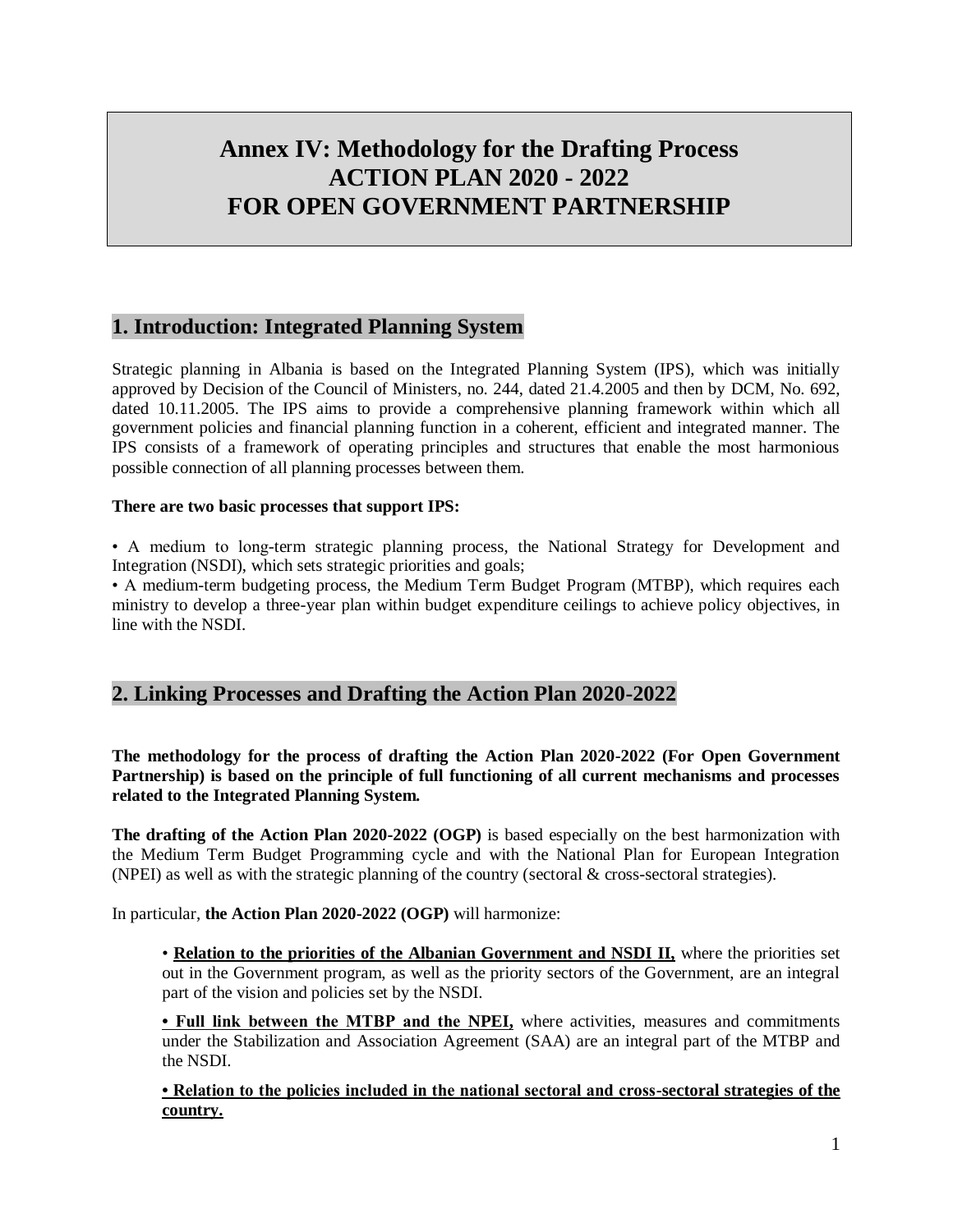# **2.1 Institutional Framework for Drafting the Action Plan 2020-2022**

 **Decision-making level**

**Integrated Policy Management Group for Good Governance and Public Administration: approves the Action Plan 2020-2022**

- **Good Governance and Public Administration/ Integrated Management Policy Group (MQ&AP GMIP) under the leadership of the Deputy Prime Minister - focuses on the Albanian Government's priority for 'Good Governance' at the central and local level, which is the foundation of the NSDI, aiming to improve the provision of public services, improve open governance, improve public and private sector governance, democracy and the rule of law. Strong and effective governance supports competition and growth because it provides a sound regulatory framework for business, social groups and citizens and is essential for EU membership. Good governance promotes public sector accountability and transparency, as well as effective decentralization and democracy at the local level.**
- **MQ&AP GMIP will coordinate policies and monitor implementation in this wider sector through the design and implementation of a Work Calendar covering measures related to civil society advancement, decentralization and local governance, public administration reform, public service delivery, transparency & anti-corruption, statistics, e-government and digitalization.**
- **MQ&AP GMIP will coordinate with civil society all measures that will be planned in the Action Plan 2020-2022, enabling consultations in periodic stages until the approval of the Action Plan 2020-2022.**

### **GMIP & OGP Technical Secretariat**

The Development and Good Governance Department is the Integrated Management Policy Group (GMIP) technical secretariat and coordinates the process for the 2018-2020 Action Plan. The Development and Good Governance Unit/ Directorate of Good Governance and Systems, part of the Department, in the role of Technical Secretariat is responsible for coordinating all processes and work of institutions for drafting the Action Plan 2018-2020.

## **Steering Committees and Thematic Coordination Groups in the Process of Drafting the Action Plan 2020-222**

**Working Group at the technical level:** For the coordination at the central level of key institutions and the management of the whole process, the Thematic Groups (TGs) function within the GMIP for Good Governance.

**• Thematic Groups (TGs) are inter-ministerial working groups established under a GMIP to coordinate and monitor reforms and related actions in a specific sub-sector within the "broadbased" sector covered by the GMIP.**

**• The Integrated Policy Management Group for Good Governance and Public Administration covers the Thematic Groups with the activity in the following areas:**

**• Steering Committee for Justice Reform;**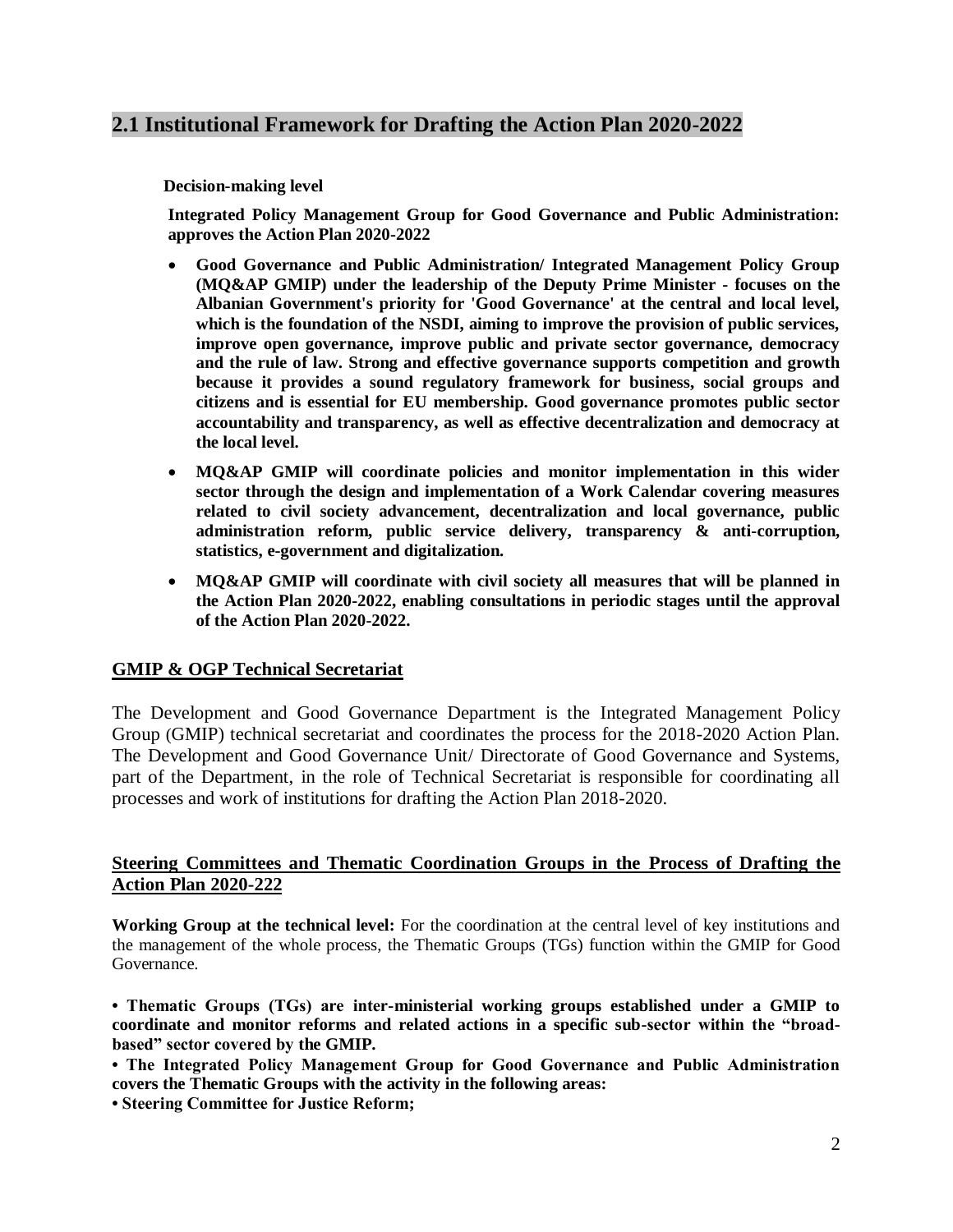**• Steering Committee for Anti-Corruption;**

#### **• Steering Committee for Public Finance**;

• The Secretariat at the technical level Integrated Management Policy Group (GMIP) & OGP is headed by the Director of the Development and Good Governance Unit in the role of Technical Secretariat and coordinates the work for:

- Preparation of the *Strategic Context* chapter;
- Preparation of the *Strategic Goals* chapter / components of the Action Plan;
- Preparation of the *Framework* chapter of the monitoring process.

**Thematic Groups / Steering Committees are led by** Lead Focal Point for each component and coordinate the work for:

- Preparation of the chapter of *Policy Goals and specific Objectives* of the Action Plan 2020 - 2022 (according to the respective component);
- Preparation of the chapter of *Priority Measures* for the implementation of the Action Plan 2020 - 2022 (according to the respective component);
- Preparation of the *budgeting chapter*.

**The Ministry of Finance and Economy** guarantees the consolidation of the budgeting chapter. The process is very collaborative, with the involvement of the technical working group, the general budget directorate, the macroeconomic and fiscal policy directorate etc.

#### **The Ministry of Justice guarantees the analysis of the legislative implications of the Reform as well as the necessary proposals in the regulatory framework in support of the Action Plan.**

**The Ministry for Europe and Foreign Affairs** guarantees the linkages and coherence with the National Plan for European Integration (NPEI). The process closely includes, as part of the technical working group, the directorates that have in their function: IPA programming issues, as well as the directorates for sectoral issues and EU integration.

### **Coordination Structures in Line Ministries:**

- **Action Plan Coordinator: consists of a contact person for each line ministry, who coordinates the methodology, calendar, processes, reporting and any other tasks assigned to him/ her by the Technical Secretariat.**
- **The Coordinator coordinates the work with the Integrated Management Policy Group GMIP Secretariat and the secretariats of the Thematic Groups / Steering Committees for the finalization of the Action Plan.**
- **This special structure guarantees quality control for each document drafted and discussed by the directorates of policies, programs, projects as well as the efficiency and effectiveness of the process of drafting the Action Plan, and is responsible for:**
	- **Following up and implementing the work plan for drafting the Strategic Framework for the System;**
	- **Reporting to the Minister and the Secretary General, regarding the progress of the process, as well as reporting to the respective groups on issues to be resolved;**
	- **Guarantees coordination within the ministry to implement the Work Plan, in accordance with the calendar for drafting the Strategic Framework;**
	- **Guarantees the quality and timely delivery of drafts; and**
	- **Enables consultation of respective components with all stakeholders and civil society.**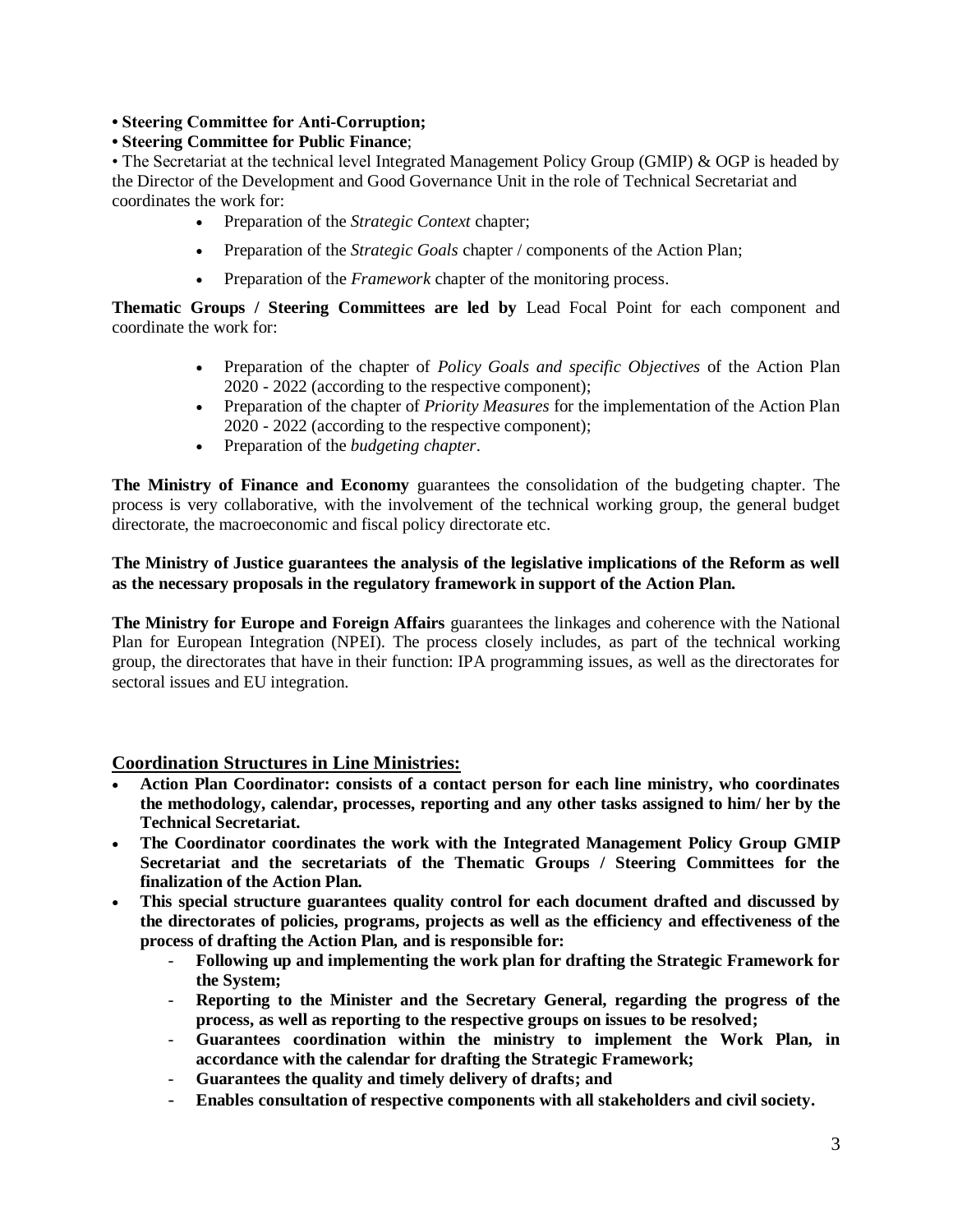# **2.1.1 Stages of the Process of Drafting the Action Plan 2020-2022.**

#### **I. Process Mobilization with Component Leaders (July – August 2020)**

Initially, the focus is on preparing the methodological package and sending the respective packages to the leaders for each component, so that Lead Focal Components (LFCs) have the opportunity to prepare the relevant structures to engage in the process. The main activities that take place during this phase are organized by the Technical Secretariat, which are the following:

- Finalization of the methodological package (July 2020);
- Sending the methodological package to the leaders of each component (August 2020);
- Meeting with the Technical Secretariats for the respective instructions:
	- Steering Committee for Justice Reform (August 2020);
	- E-Gov Thematic Group (August 2020);
	- Thematic Anti-Corruption Group (August 2020);
	- Public Financial Management Committee (August 2020).

# **II. Consultation of the Early Phase of Priority Measures for Each Online Component through the Albania OGP Website: Component Leaders (July – August 2020)**

The second phase coincides with ensuring early consultation of priority measures by each component leader through innovative methods (public survey etc.). This will provide the Component Leaders/ Lead Focal Components (LFCs) the opportunity to set priority measures in accordance with the recommendations that will be taken at this stage in consultation with the citizens (thus enabling engagement with citizens), taking into consideration the principles of the OGP to co-create the new Action Plan.

All 4 components/ secretariats will consult online through innovative methods (survey, survey of measures etc.) on the official website of the OGP for Albania, which from the infrastructural / technical point of view will be coordinated by the National Agency for Information Society.

The main activities that take place during this phase are organized as follows:

| - Consultation of measures: Steering Committee for Justice Reform                           | (August / September 2020) |
|---------------------------------------------------------------------------------------------|---------------------------|
| (Products: measures consulted and one consultation report prepared)                         |                           |
| - Measures consultation: E-Gov Thematic Group                                               | (August / September 2020) |
| (Products: measures consulted and one consultation report prepared)                         |                           |
| - Consultation of measures: Anti-Corruption Thematic Group                                  | (August / September 2020) |
| (Products: measures consulted and one consultation report prepared)                         |                           |
| - Consultation of measures: Public Financial Management Committee (August / September 2020) |                           |

(Products: measures consulted and one consultation report prepared)

## **III. Preparation of the Action Plan 2020-2022 for Each Component in Coordination with Civil Society and Stakeholders**

The third phase coincides with ensuring the involvement of civil society in the four components of consolidating the Action Plan measures to enable the Component Leaders / LFCs to consolidate and coordinate measures together with civil society and other stakeholders.